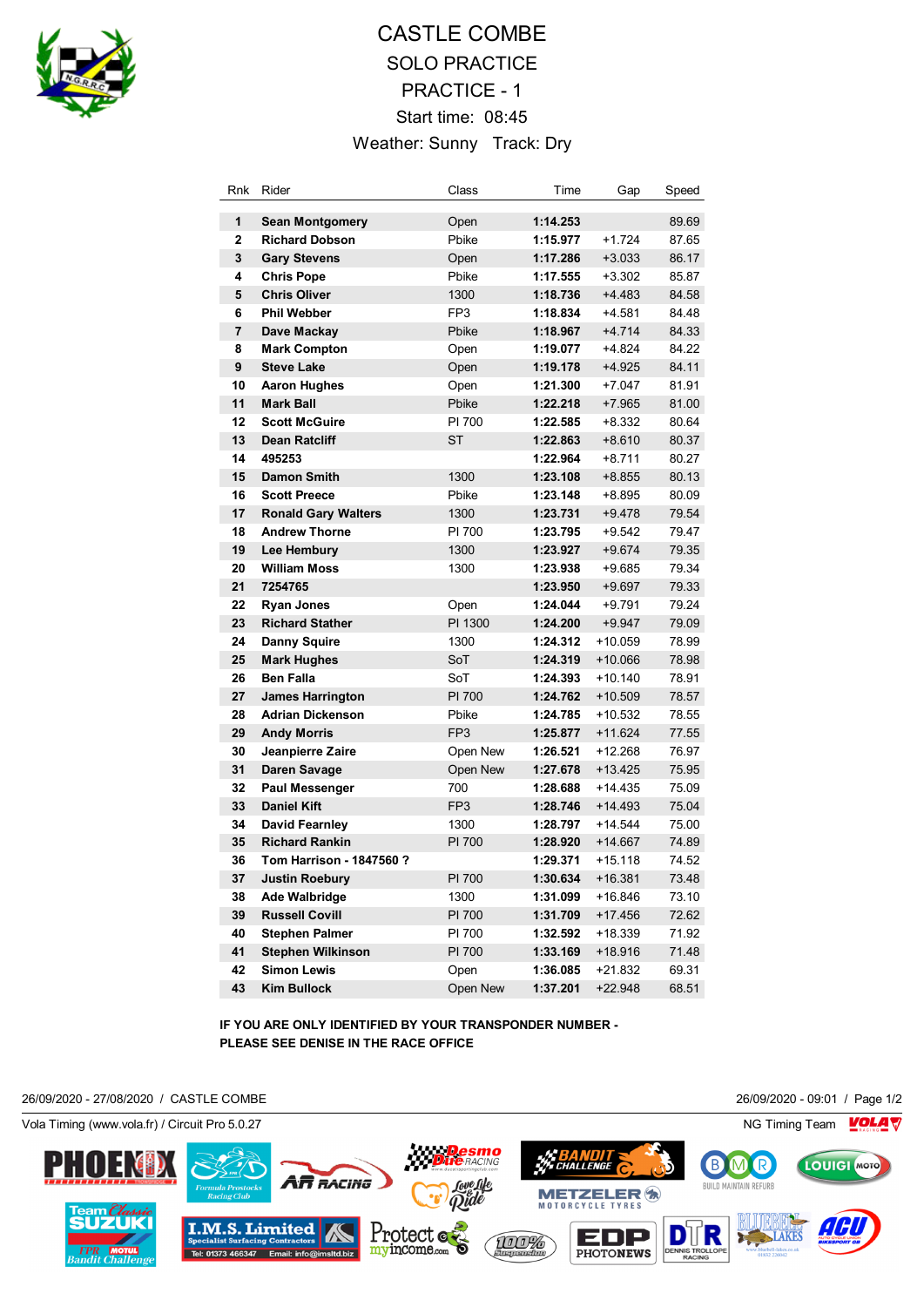CASTLE COMBE SOLO PRACTICE PRACTICE - 1 Start time: 08:45 Weather: Sunny Track: Dry

**No 114 Jon Wright - NO TRANSPONDER SIGNAL**

 $\frac{26/09/2020 - 09:01}{\text{NG} \text{ Timing Team}} \frac{\text{VOL1}}{\text{N}}$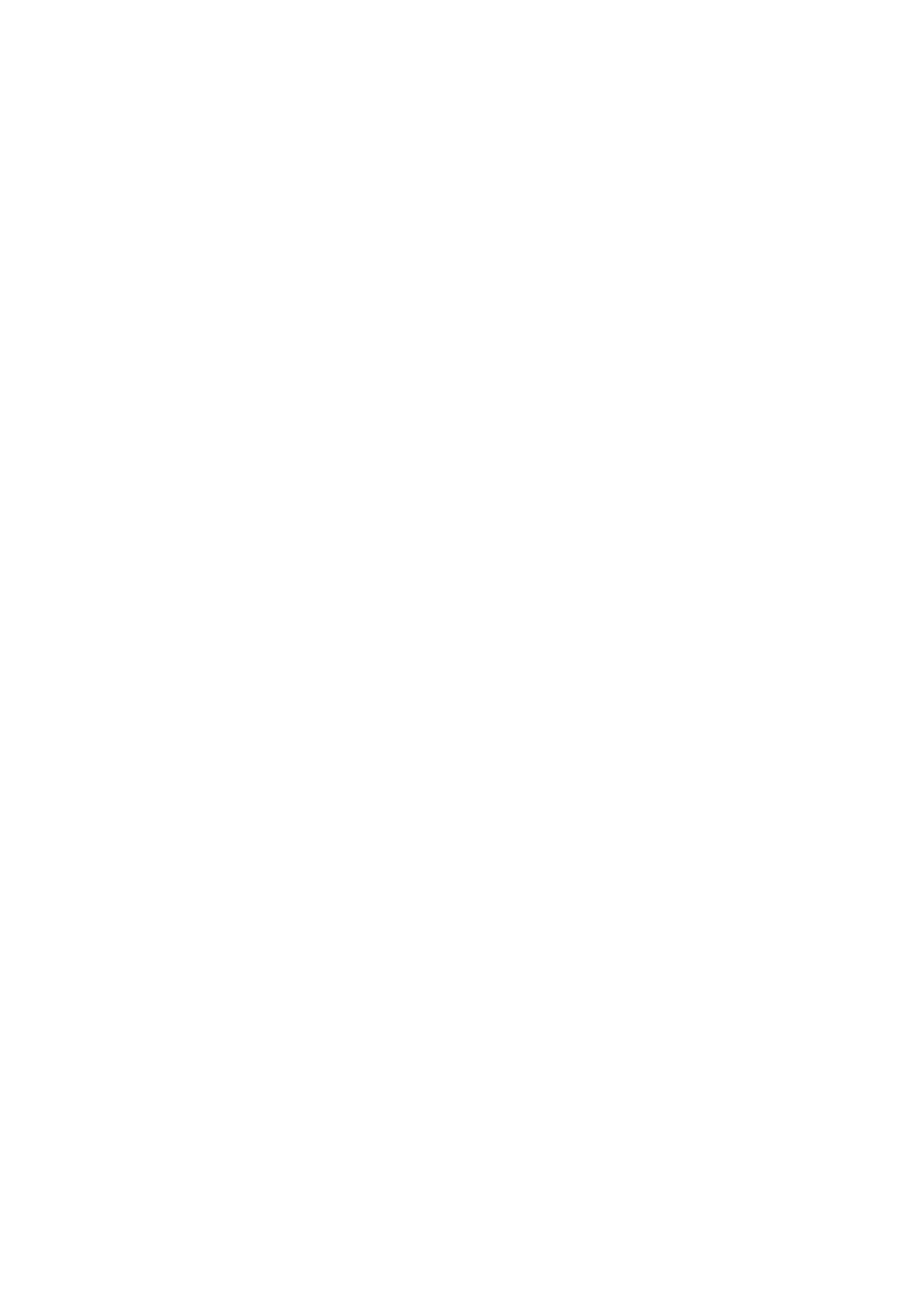## CASTLE COMBE SOLO PRACTICE PRACTICE - 1 LAP TIMES

| Daren Savage  |
|---------------|
| <b>START</b>  |
| 1             |
| 1:31.014<br>2 |
| 3<br>1:28.781 |
| 1:28.281<br>4 |
| 5<br>1.28 418 |
| 6<br>1:27.678 |

| Dave Mackay   |              |
|---------------|--------------|
|               | <b>START</b> |
| 1             |              |
| $\mathcal{P}$ | 1:22.581     |
| 3             | 1:20.975     |
| 4             | 1:19.740     |
| 5             | 1.21.577     |
| 6             | 1:20.501     |
| 7             | 1.21.813     |
| 8             | 1:18.967     |

| David Fearnley |              |
|----------------|--------------|
|                | <b>START</b> |
|                |              |
| 2              | 1:31.724     |
| 3              | 1:32 631     |
| 4              | 1:33.111     |
| 5              | 1:29.605     |
| 6              | 1:29.315     |
|                | 1:28.797     |

| Dean Ratcilit |          |
|---------------|----------|
| <b>START</b>  |          |
| 1             |          |
| 2             | 1:30.646 |
| 3             | 1:30.075 |
| 4             | 1:24.774 |
| 5             | 1:23.266 |
| 6             | 1:22.863 |

Dean Ratcliff

| <b>Gary Stevens</b> |              |
|---------------------|--------------|
|                     | <b>START</b> |
| 1                   |              |
| 2                   | 1:20.822     |
| 3                   | 1:17.286     |
| 4                   | 1:19.578     |
| 5                   | 1.19.381     |
| 6                   | 1:18.460     |
|                     | 1:23.815     |

| Lap           | Time             |
|---------------|------------------|
|               | James Harrington |
|               | <b>START</b>     |
| 1             |                  |
| $\mathcal{P}$ | 1:31.181         |
| 3             | 1:29.884         |
| 4             | 1:30.445         |
| 5             | 1:27.609         |
| 6             | 1:24.762         |
|               |                  |

| Jeanpierre Zaire |              |
|------------------|--------------|
|                  | <b>START</b> |
| 1                |              |
| $\mathcal{P}$    | 1:29.604     |
| 3                | 1:28.047     |
| 4                | 1:27.404     |
| 5                | 1:26.521     |
| 6                | 1:27.441     |
| 7                | 1.27927      |

| Jonathan Harrison |                |
|-------------------|----------------|
|                   | <b>START</b>   |
| 1                 |                |
|                   |                |
|                   |                |
|                   | Justin Roebury |
|                   | <b>START</b>   |
| 1                 |                |
| 2                 | 1:34.037       |
|                   |                |
| 3                 | 1:30.981       |
| 4                 | 1:30.634       |

1:31.440

| Kim Bullock   |              |  |
|---------------|--------------|--|
|               | <b>START</b> |  |
| 1             |              |  |
| $\mathcal{P}$ | 1:38.513     |  |
| 3             | 1:38.077     |  |
|               | 1:37.201     |  |

| Lee Hembury    |          |  |
|----------------|----------|--|
| <b>START</b>   |          |  |
| 1              |          |  |
| $\overline{2}$ | 1:36.748 |  |
| 3              | 1:25.455 |  |
| 4              | 1:25.419 |  |
| 5              | 1:23.927 |  |
| 6              | 1:25.249 |  |

| Lap       | Time         |
|-----------|--------------|
|           |              |
| Mark Ball |              |
|           | <b>START</b> |
| 1         |              |
| 2         | 1:30.164     |
| 3         | 1:27.333     |
| 4         | 1:27.151     |
| 5         | 1:24.681     |
| 6         | 1:22.218     |
| 7         | 1.24018      |

| Mark Compton |          |
|--------------|----------|
| <b>START</b> |          |
| 1            |          |
| 2            | 1:23.757 |
| 3            | 1:19.664 |
| 4            | 1:19.573 |
| 5            | 1:20.468 |
| 6            | 1:20.665 |
| 7            | 1:19.077 |

| <b>Mark Hughes</b> |          |  |
|--------------------|----------|--|
| START              |          |  |
| 1                  |          |  |
| 2                  | 1:30.614 |  |
| 3                  | 1:25.887 |  |
| 4                  | 1:26.264 |  |
| 5                  | 1:24.319 |  |
| 6                  | 1:24.558 |  |

| Paul Messenger |          |  |
|----------------|----------|--|
| <b>START</b>   |          |  |
| 1              |          |  |
| 2              | 1:32.112 |  |
| 3              | 1:31.274 |  |
| 4              | 1:33.030 |  |
| 5              | 1:31 423 |  |
| 6              | 1:28.688 |  |
|                |          |  |

| <b>Phil Webber</b> |          |  |
|--------------------|----------|--|
| <b>START</b>       |          |  |
| 1                  |          |  |
| $\mathfrak{p}$     | 1:23.641 |  |
| 3                  | 1:20.633 |  |
| 4                  | 1:19.461 |  |
| 5                  | 1.19661  |  |
| 6                  | 1:18.834 |  |
| 7                  | 1:18.928 |  |

26/09/2020 - 27/08/2020 / CASTLE COMBE